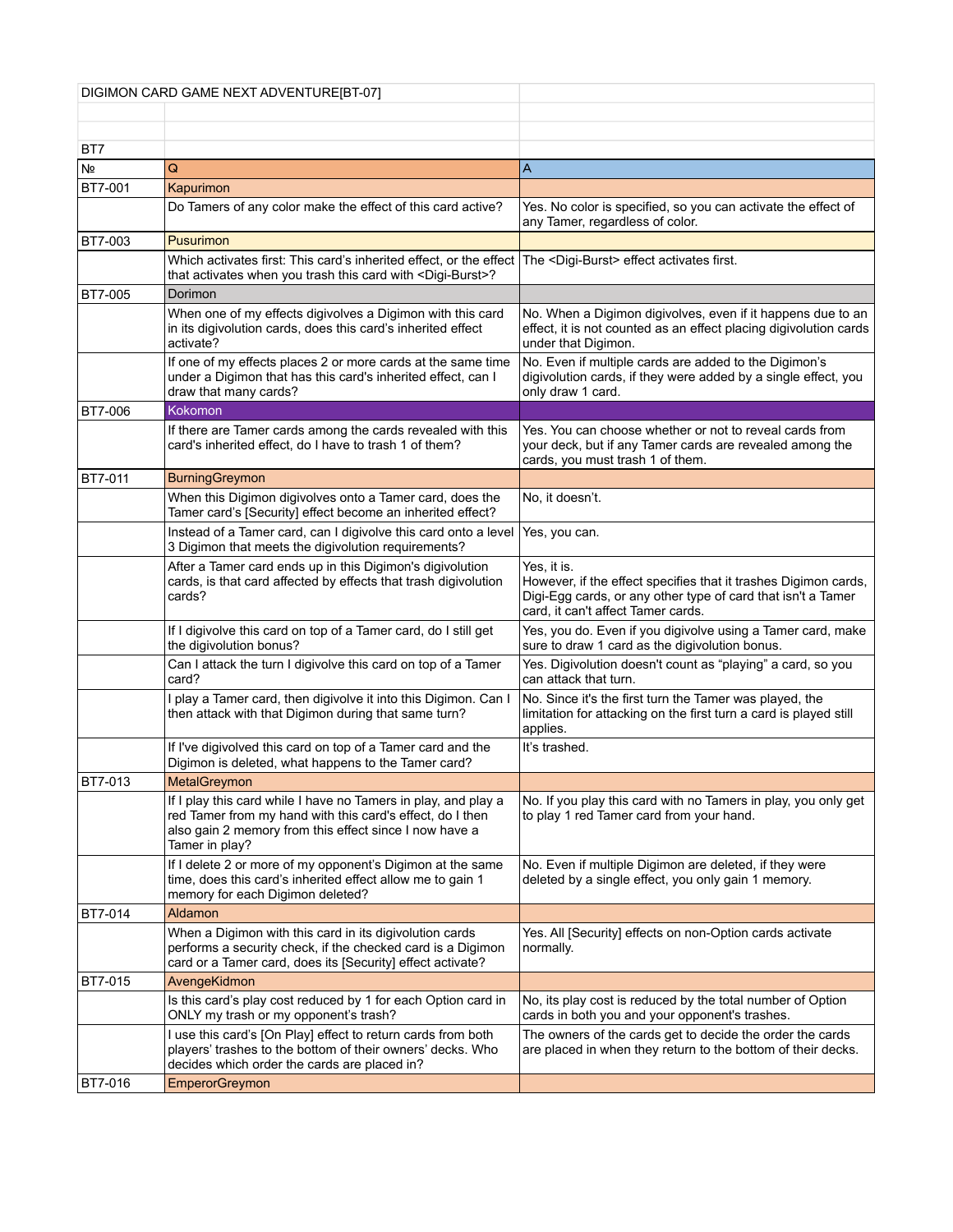|                | I attack with this Digimon, and it is blocked by an opponent's<br>Digimon at the reaction timing. My opponent has another<br>"when an opponent's Digimon attacks" effect that is still<br>pending activation. Does that effect activate before this<br>card's [Your Turn] effect? | This card's effect activates first.<br>The [Your Turn] effect is triggered by your opponent<br>activating <blocker> to block this Digimon's attack. Because<br/><blocker> is a reaction timing effect, that means the [Your<br/>Turn] effect is triggered after reaction timing effects have<br/>been triggered. According to the rules, effects that were<br/>triggered later have activation priority, so the [Your Turn]<br/>effect activates first.</blocker></blocker> |
|----------------|-----------------------------------------------------------------------------------------------------------------------------------------------------------------------------------------------------------------------------------------------------------------------------------|-----------------------------------------------------------------------------------------------------------------------------------------------------------------------------------------------------------------------------------------------------------------------------------------------------------------------------------------------------------------------------------------------------------------------------------------------------------------------------|
| BT7-017        | Chaosdramon                                                                                                                                                                                                                                                                       |                                                                                                                                                                                                                                                                                                                                                                                                                                                                             |
|                | Can I place 1 red or black level 5 card with [Cyborg] in its<br>traits from my hand or trash on top of this Digimon's<br>digivolution cards with this card's [When Digivolving] effect<br>even if my opponent has no Digimon with 6000 DP or less in<br>play?                     | Yes, you can.                                                                                                                                                                                                                                                                                                                                                                                                                                                               |
| <b>BT7-018</b> | Gomamon                                                                                                                                                                                                                                                                           |                                                                                                                                                                                                                                                                                                                                                                                                                                                                             |
|                | A Digimon with this card in its digivolution cards is targeted<br>with <de-digivolve> by my opponent, resulting in this card<br/>now being the Digimon's top card. Do I draw 2 cards with<br/>this card's [On Play] effect?</de-digivolve>                                        | No. Having this card become a Digimon as a result of <de-<br>Digivolve &gt; doesn't count as playing it, so you can't draw any<br/>cards.</de-<br>                                                                                                                                                                                                                                                                                                                          |
| BT7-021        | Kumamon                                                                                                                                                                                                                                                                           |                                                                                                                                                                                                                                                                                                                                                                                                                                                                             |
|                | When this Digimon digivolves onto a Tamer card, does the<br>Tamer card's [Security] effect become an inherited effect?                                                                                                                                                            | No, it doesn't.                                                                                                                                                                                                                                                                                                                                                                                                                                                             |
|                | Instead of a Tamer card, can I digivolve this card onto a level<br>3 Digimon that meets the digivolution requirements?                                                                                                                                                            | Yes, you can.                                                                                                                                                                                                                                                                                                                                                                                                                                                               |
|                | After a Tamer card ends up in this Digimon's digivolution<br>cards, is that card affected by effects that trash digivolution<br>cards?                                                                                                                                            | Yes, it is.<br>However, if the effect specifies Digimon cards, Digi-Egg<br>cards, or any other type of card that isn't a Tamer card, it<br>can't be targeted by that effect.                                                                                                                                                                                                                                                                                                |
|                | If I digivolve this card on top of a Tamer card, do I still get<br>the digivolution bonus?                                                                                                                                                                                        | Yes, you do. Even if you digivolve using a Tamer card, make<br>sure to draw 1 card as the digivolution bonus.                                                                                                                                                                                                                                                                                                                                                               |
|                | Can I attack the turn I digivolve this card on top of a Tamer<br>card?                                                                                                                                                                                                            | Yes. Digivolution doesn't count as "playing" a card, so you<br>can attack that turn.                                                                                                                                                                                                                                                                                                                                                                                        |
|                | I play a Tamer card, then digivolve it into this Digimon. Can I<br>then attack with that Digimon during that same turn?                                                                                                                                                           | No. Since it's the first turn the Tamer was played, the<br>limitation for attacking on the first turn a card is played still<br>applies.                                                                                                                                                                                                                                                                                                                                    |
|                | If I've digivolved this card on top of a Tamer card and the<br>Digimon is deleted, what happens to the Tamer card?                                                                                                                                                                | It's trashed.                                                                                                                                                                                                                                                                                                                                                                                                                                                               |
| BT7-022        | KendoGarurumon                                                                                                                                                                                                                                                                    |                                                                                                                                                                                                                                                                                                                                                                                                                                                                             |
|                | When this Digimon digivolves onto a Tamer card, does the<br>Tamer card's [Security] effect become an inherited effect?                                                                                                                                                            | No, it doesn't.                                                                                                                                                                                                                                                                                                                                                                                                                                                             |
|                | Instead of a Tamer card, can I digivolve this card onto a level<br>3 Digimon that meets the digivolution requirements?                                                                                                                                                            | Yes, you can.                                                                                                                                                                                                                                                                                                                                                                                                                                                               |
|                | After a Tamer card ends up in this Digimon's digivolution<br>cards, is that card affected by effects that trash digivolution<br>cards?                                                                                                                                            | Yes, it is.<br>However, if the effect specifies Digimon cards, Digi-Egg<br>cards, or any other type of card that isn't a Tamer card, it<br>can't be targeted by that effect.                                                                                                                                                                                                                                                                                                |
|                | If I digivolve this card on top of a Tamer card, do I still get<br>the digivolution bonus?                                                                                                                                                                                        | Yes, you do. Even if you digivolve using a Tamer card, make<br>sure to draw 1 card as the digivolution bonus.                                                                                                                                                                                                                                                                                                                                                               |
|                | Can I attack the turn I digivolve this card on top of a Tamer<br>card?                                                                                                                                                                                                            | Yes. Digivolution doesn't count as "playing" a card, so you<br>can attack that turn.                                                                                                                                                                                                                                                                                                                                                                                        |
|                | I play a Tamer card, then digivolve it into this Digimon. Can I<br>then attack with that Digimon during that same turn?                                                                                                                                                           | No. Since it's the first turn the Tamer was played, the<br>limitation for attacking on the first turn a card is played still<br>applies.                                                                                                                                                                                                                                                                                                                                    |
|                | If I've digivolved this card on top of a Tamer card and the<br>Digimon is deleted, what happens to the Tamer card?                                                                                                                                                                | It's trashed.                                                                                                                                                                                                                                                                                                                                                                                                                                                               |
| BT7-023        | Korikakumon                                                                                                                                                                                                                                                                       |                                                                                                                                                                                                                                                                                                                                                                                                                                                                             |
|                | When this Digimon digivolves onto a Tamer card, does the<br>Tamer card's [Security] effect become an inherited effect?                                                                                                                                                            | No, it doesn't.                                                                                                                                                                                                                                                                                                                                                                                                                                                             |
|                | Instead of a Tamer card, can I digivolve this card onto a level<br>3 Digimon that meets the digivolution requirements?                                                                                                                                                            | Yes, you can.                                                                                                                                                                                                                                                                                                                                                                                                                                                               |
|                | After a Tamer card ends up in this Digimon's digivolution<br>cards, is that card affected by effects that trash digivolution<br>cards?                                                                                                                                            | Yes, it is.<br>However, if the effect specifies Digimon cards, Digi-Egg<br>cards, or any other type of card that isn't a Tamer card, it<br>can't be targeted by that effect.                                                                                                                                                                                                                                                                                                |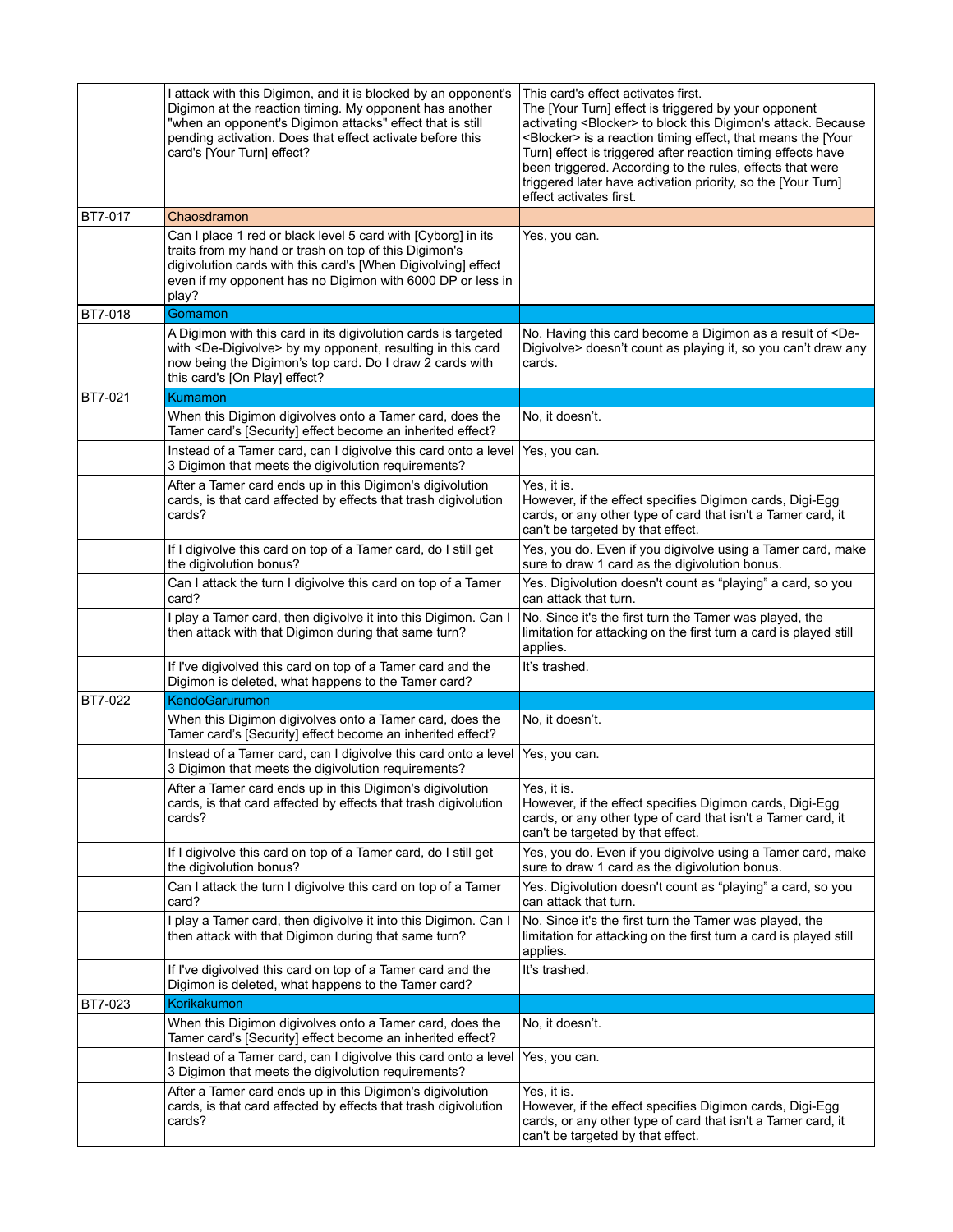|                | If I digivolve this card on top of a Tamer card, do I still get<br>the digivolution bonus?                                                                                                                                                                                                                                       | Yes, you do. Even if you digivolve using a Tamer card, make<br>sure to draw 1 card as the digivolution bonus.                                                                                                                                                                                            |
|----------------|----------------------------------------------------------------------------------------------------------------------------------------------------------------------------------------------------------------------------------------------------------------------------------------------------------------------------------|----------------------------------------------------------------------------------------------------------------------------------------------------------------------------------------------------------------------------------------------------------------------------------------------------------|
|                | Can I attack the turn I digivolve this card on top of a Tamer<br>card?                                                                                                                                                                                                                                                           | Yes. Digivolution doesn't count as "playing" a card, so you<br>can attack that turn.                                                                                                                                                                                                                     |
|                | I play a Tamer card, then digivolve it into this Digimon. Can I<br>then attack with that Digimon during that same turn?                                                                                                                                                                                                          | No. Since it's the first turn the Tamer was played, the<br>limitation for attacking on the first turn a card is played still<br>applies.                                                                                                                                                                 |
|                | If I've digivolved this card on top of a Tamer card and the<br>Digimon is deleted, what happens to the Tamer card?                                                                                                                                                                                                               | It's trashed.                                                                                                                                                                                                                                                                                            |
|                | When this card's [When Digivolving] effect prevents a<br>Digimon from attacking or blocking, if that Digimon gains a<br>digivolution card afterwards, can it attack or block?                                                                                                                                                    | No. Once a Digimon is targeted by this card's [When<br>Digivolving] effect, it becomes unable to attack or block until<br>the end of your opponent's turn, even if it gains a digivolution<br>card.                                                                                                      |
| BT7-026        | WereGarurumon                                                                                                                                                                                                                                                                                                                    |                                                                                                                                                                                                                                                                                                          |
|                | If I play this card while I have no Tamers in play, and play a<br>blue Tamer from my hand with this card's effect, do I then<br>also gain 2 memory from this effect since I now have a<br>Tamer in play?                                                                                                                         | No. If you play this card with no Tamers in play, you only get<br>to play 1 blue Tamer card from your hand.                                                                                                                                                                                              |
| BT7-027        | Whamon                                                                                                                                                                                                                                                                                                                           |                                                                                                                                                                                                                                                                                                          |
|                | This card's [On Play] effect places a Digimon card from my<br>hand under 1 of my Digimon. Can I place it under this<br>Digimon?                                                                                                                                                                                                  | Yes, you can.                                                                                                                                                                                                                                                                                            |
|                | This card's [On Play] effect plays a level 3 Digimon card from<br>the digivolution cards of a suspended Digimon. Does the<br>level 3 Digimon enter play suspended?                                                                                                                                                               | No. It enters play as a new Digimon, unsuspended.<br>Additionally, it does not carry over any effects on the source<br>Digimon.                                                                                                                                                                          |
| <b>BT7-028</b> | KingWhamon                                                                                                                                                                                                                                                                                                                       |                                                                                                                                                                                                                                                                                                          |
|                | One of my Digimon with digivolution cards is targeted by my<br>opponent's <de-digivolve>, resulting in it becoming one of<br/>the Digimon in its digivolution cards. When this happens, can<br/>I return 1 of my opponent's level 4 or lower Digimon to its<br/>owner's hand with this card's [Yout Turn] effect?</de-digivolve> | No. Having a digivolution card become a Digimon as a result<br>of <de-digivolve> does not count as playing that card, so<br/>this card's [Your Turn] effect does not trigger.</de-digivolve>                                                                                                             |
|                |                                                                                                                                                                                                                                                                                                                                  |                                                                                                                                                                                                                                                                                                          |
| BT7-029        | MagnaGarurumon                                                                                                                                                                                                                                                                                                                   |                                                                                                                                                                                                                                                                                                          |
|                | This card has an effect that activates at both [When<br>Digivolving] and [When Attacking] timings. What does this<br>mean, exactly?                                                                                                                                                                                              | It means the effect can be activated both [When Digivolving]<br>and [When Attacking].<br>You can activate it as a [When Digivolving] effect when you<br>digivolve this Digimon, then activate it again on following<br>turns as a [When Attacking] effect by attacking with this<br>Digimon.             |
|                | This card has a [When Digivolving][When Attacking][Once<br>Per Turn] effect, but can I activate it twice in the same turn<br>by both digivolving and attacking?                                                                                                                                                                  | No. No matter which timing the effect is triggered at, it is still<br>the same effect and can only be activated [Once Per Turn]. If<br>the effect has been triggered at [When Digivolving] and<br>activated, it can not be activated again on the same turn,<br>even if it's triggered [When Attacking]. |
| BT7-031        | <b>Herissmon</b>                                                                                                                                                                                                                                                                                                                 |                                                                                                                                                                                                                                                                                                          |
|                | I trash this card from a Digimon's digivolution cards to<br>activate <digi-burst>. Do I return this card to its owner's<br/>hand before or after the <digi-burst> effect activates?</digi-burst></digi-burst>                                                                                                                    | Return this card to its owner's hand after <digi-burst><br/>activates.</digi-burst>                                                                                                                                                                                                                      |
| BT7-037        | <b>Boutmon</b>                                                                                                                                                                                                                                                                                                                   |                                                                                                                                                                                                                                                                                                          |
|                | I have a suspended Digimon with <blocker> and this card in<br/>its digivolution cards, and my opponent attacks me with a<br/>Digimon. I unsuspend the Digimon with this card's inherited<br/>effect. Can I now block the opponent's Digimon?</blocker>                                                                           | Yes, you can.                                                                                                                                                                                                                                                                                            |
| <b>BT7-039</b> | Stefilmon                                                                                                                                                                                                                                                                                                                        |                                                                                                                                                                                                                                                                                                          |
|                | I use <digi-burst> to trash this card from a Digimon's<br/>digivolution cards. Which activates first: This card's inherited<br/>effect, or the effect that activates when you trash this card<br/>with <digi-burst>?</digi-burst></digi-burst>                                                                                   | The <digi-burst> effect activates first.</digi-burst>                                                                                                                                                                                                                                                    |
| <b>BT7-040</b> | Rasenmon                                                                                                                                                                                                                                                                                                                         |                                                                                                                                                                                                                                                                                                          |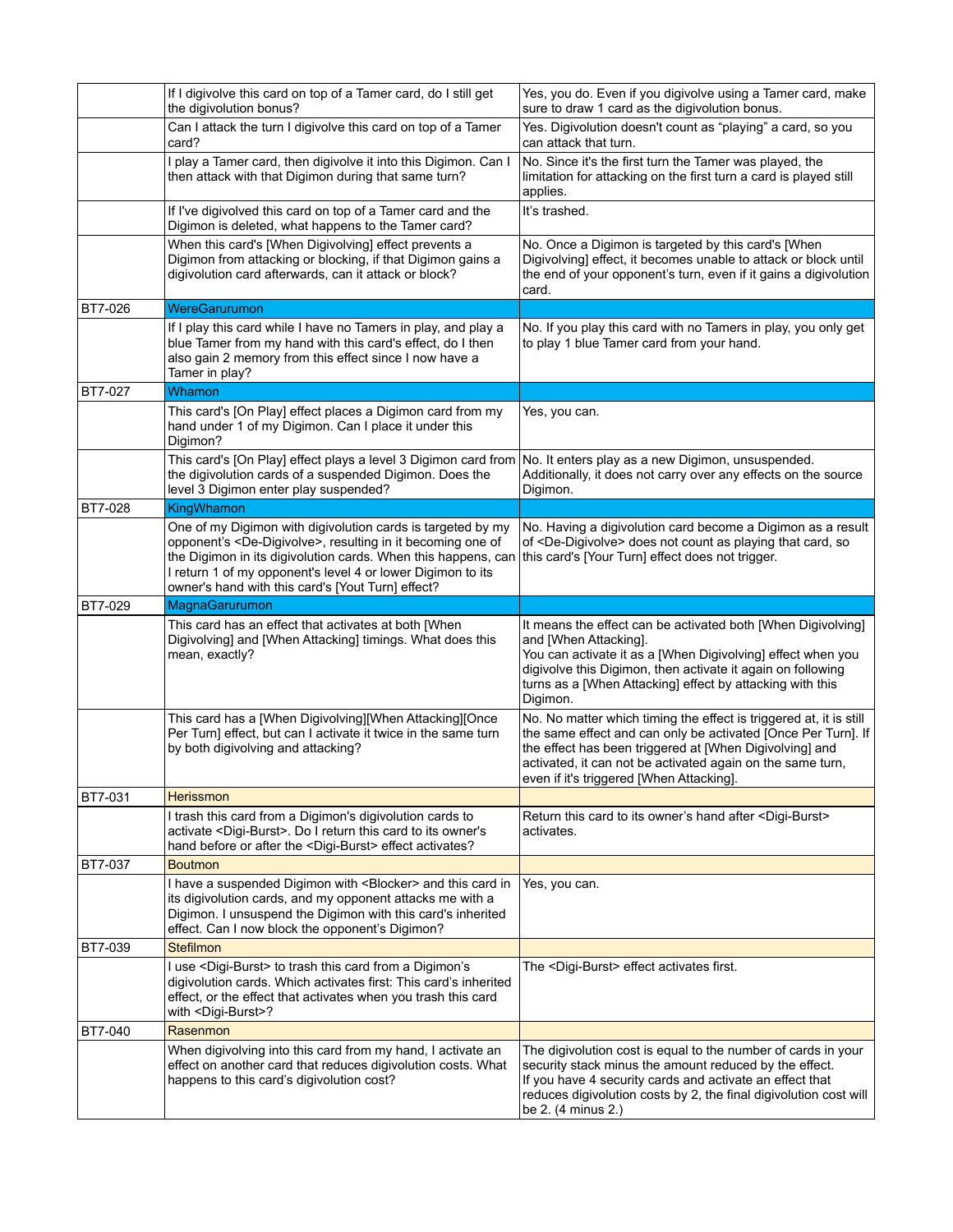|                | This card's <digi-burst> reads "up to 4." Can I activate the<br/>effect if I have 3 or fewer digivolution cards?</digi-burst>                                                                                           | Yes, you can. This card's <digi-burst 4="" to="" up=""> allows you to<br/>choose any number of digivolution cards to trash, from 1 to<br/>4. If you have 3 or fewer digivolution cards, you can activate<br/>the effect as long as you can trash 1 or more of them.</digi-burst> |
|----------------|-------------------------------------------------------------------------------------------------------------------------------------------------------------------------------------------------------------------------|----------------------------------------------------------------------------------------------------------------------------------------------------------------------------------------------------------------------------------------------------------------------------------|
|                | I trash 2 digivolution cards to activate this card's <digi-<br>Burst&gt;. Can I have 2 of my opponent's Digimon both get<br/>-3000 DP?</digi-<br>                                                                       | No, this effect can only target 1 of your opponent's Digimon.                                                                                                                                                                                                                    |
| <b>BT7-041</b> | Kazuchimon                                                                                                                                                                                                              |                                                                                                                                                                                                                                                                                  |
|                | I activate this card's [When Digivolving] effect when I have 2<br>or fewer security cards to go up to 3 security cards with<br><recovery>. Do I now gain 2 memory for being at 3 or more<br/>security cards?</recovery> | No. If you digivolve into this card while at 2 or fewer security<br>cards, you only go up to 3 security cards with <recovery>.</recovery>                                                                                                                                        |
| BT7-046        | <b>Beetlemon</b>                                                                                                                                                                                                        |                                                                                                                                                                                                                                                                                  |
|                | When this Digimon digivolves onto a Tamer card, does the<br>Tamer card's [Security] effect become an inherited effect?                                                                                                  | No, it doesn't.                                                                                                                                                                                                                                                                  |
|                | Instead of a Tamer card, can I digivolve this card onto a level<br>3 Digimon that meets the digivolution requirements?                                                                                                  | Yes, you can.                                                                                                                                                                                                                                                                    |
|                | After a Tamer card ends up in this Digimon's digivolution<br>cards, is that card affected by effects that trash digivolution<br>cards?                                                                                  | Yes, it is.<br>However, if the effect specifies Digimon cards, Digi-Egg<br>cards, or any other type of card that isn't a Tamer card, it<br>can't be targeted by that effect.                                                                                                     |
|                | If I digivolve this card on top of a Tamer card, do I still get<br>the digivolution bonus?                                                                                                                              | Yes, you do. Even if you digivolve using a Tamer card, make<br>sure to draw 1 card as the digivolution bonus.                                                                                                                                                                    |
|                | Can I attack the turn I digivolve this card on top of a Tamer<br>card?                                                                                                                                                  | Yes. Digivolution doesn't count as "playing" a card, so you<br>can attack that turn.                                                                                                                                                                                             |
|                | I play a Tamer card, then digivolve it into this Digimon. Can I<br>then attack with that Digimon during that same turn?                                                                                                 | No. Since it's the first turn the Tamer was played, the<br>limitation for attacking on the first turn a card is played still<br>applies.                                                                                                                                         |
|                | If I've digivolved this card on top of a Tamer card and the<br>Digimon is deleted, what happens to the Tamer card?                                                                                                      | It's trashed.                                                                                                                                                                                                                                                                    |
|                | I reveal 5 cards with this card's [When Digivolving] effect. If<br>the cards revealed only include either a card with [Hybrid] in<br>its traits or [J.P. Shibayama], can I still add a card to my<br>hand?              | Yes. Even if you revealed only a card with [Hybrid] in its<br>traits or [J.P. Shibayama], you still add that card to your<br>hand.                                                                                                                                               |
| <b>BT7-047</b> | <b>MetalKabuterimon</b>                                                                                                                                                                                                 |                                                                                                                                                                                                                                                                                  |
|                | When this Digimon digivolves onto a Tamer card, does the<br>Tamer card's [Security] effect become an inherited effect?                                                                                                  | No, it doesn't.                                                                                                                                                                                                                                                                  |
|                | Instead of a Tamer card, can I digivolve this card onto a level<br>3 Digimon that meets the digivolution requirements?                                                                                                  | Yes, you can.                                                                                                                                                                                                                                                                    |
|                | After a Tamer card ends up in this Digimon's digivolution<br>cards, is that card affected by effects that trash digivolution<br>cards?                                                                                  | Yes, it is.<br>However, if the effect specifies Digimon cards, Digi-Egg<br>cards, or any other type of card that isn't a Tamer card, it<br>can't be targeted by that effect.                                                                                                     |
|                | If I digivolve this card on top of a Tamer card, do I still get<br>the digivolution bonus?                                                                                                                              | Yes, you do. Even if you digivolve using a Tamer card, make<br>sure to draw 1 card as the digivolution bonus.                                                                                                                                                                    |
|                | Can I attack the turn I digivolve this card on top of a Tamer<br>card?                                                                                                                                                  | Yes. Digivolution doesn't count as "playing" a card, so you<br>can attack that turn.                                                                                                                                                                                             |
|                | play a Tamer card, then digivolve it into this Digimon. Can I<br>then attack with that Digimon during that same turn?                                                                                                   | No. Since it's the first turn the Tamer was played, the<br>limitation for attacking on the first turn a card is played still<br>applies.                                                                                                                                         |
|                | If I've digivolved this card on top of a Tamer card and the<br>Digimon is deleted, what happens to the Tamer card?                                                                                                      | It's trashed.                                                                                                                                                                                                                                                                    |
| BT7-049        | MameTyramon                                                                                                                                                                                                             |                                                                                                                                                                                                                                                                                  |
|                | digivolve into a green level 6 Digimon with this card's<br>[When Attacking] effect. Can I activate that Digimon's [When]<br>Attacking] effects?                                                                         | No. It is too late to trigger those [When Attacking] effects<br>because it did not have them when the attack was declared.                                                                                                                                                       |
|                | When attacking, do I have to reveal 3 cards from my deck<br>with this card's [When Attacking] effect?                                                                                                                   | Yes, the effect is mandatory. You reveal as many cards as<br>you can, up to 3.                                                                                                                                                                                                   |
|                | If a green level 6 Digimon card is among the cards revealed<br>with this card's [When Attacking] effect, do I have to<br>digivolve into it?                                                                             | No. The effect reads, "You may digivolve," so you can<br>choose not to.                                                                                                                                                                                                          |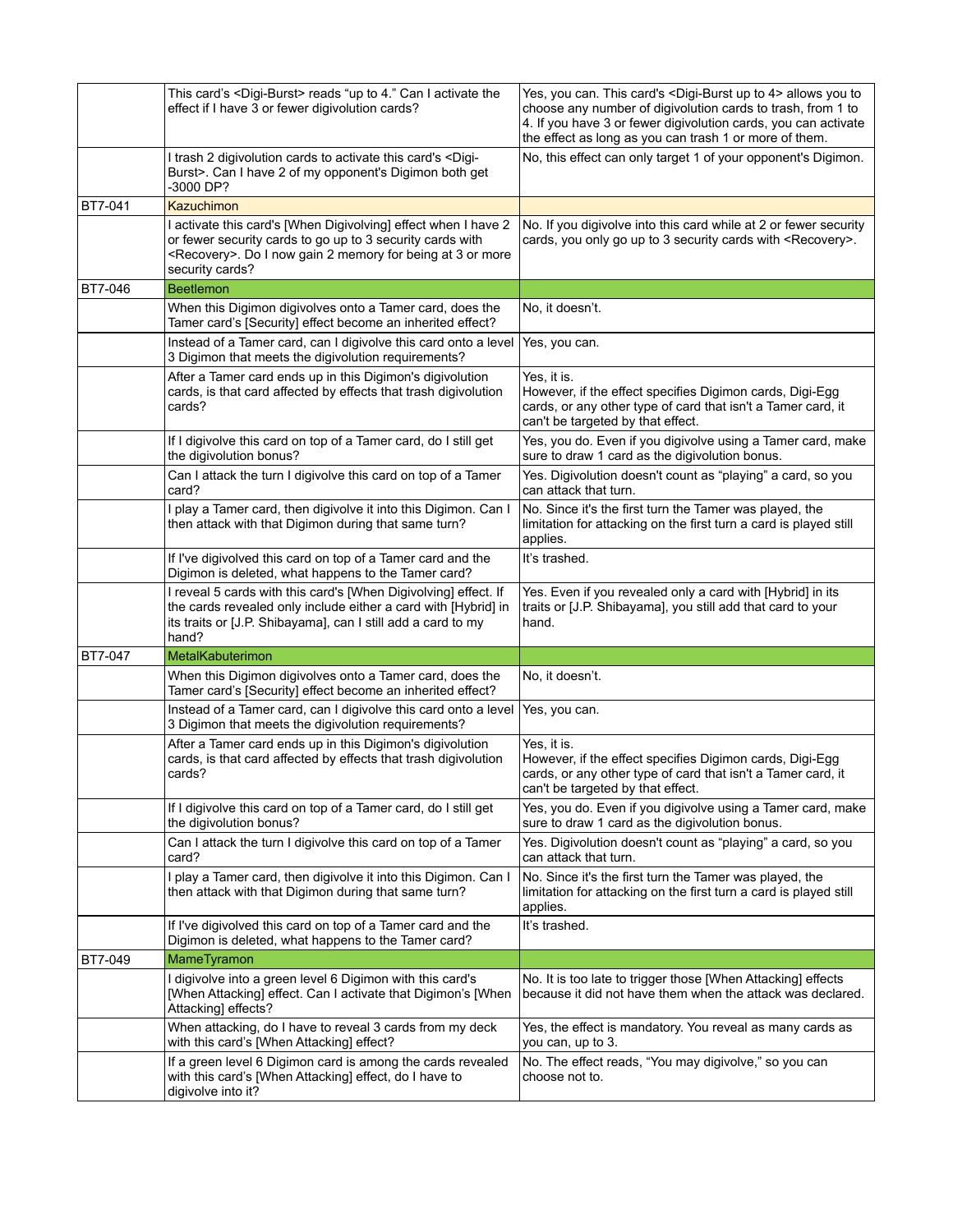|                | If 2 or more green level 6 Digimon cards are among the<br>cards revealed with this card's [When Attacking] effect, can I<br>choose either card to digivolve into?                                                                                                       | Yes, you can digivolve into the Digimon of your choosing.                                                                                                                                                                                                                                                                |
|----------------|-------------------------------------------------------------------------------------------------------------------------------------------------------------------------------------------------------------------------------------------------------------------------|--------------------------------------------------------------------------------------------------------------------------------------------------------------------------------------------------------------------------------------------------------------------------------------------------------------------------|
|                | When digivolving with this card's [When Attacking] effect, do<br>I draw a card as a digivolution bonus?                                                                                                                                                                 | Yes, you do.                                                                                                                                                                                                                                                                                                             |
| <b>BT7-051</b> | RhinoKabuterimon                                                                                                                                                                                                                                                        |                                                                                                                                                                                                                                                                                                                          |
|                | I have a card with [Hybrid] or [Insectoid] in its traits in this<br>Digimon's digivolution cards. Does this card's [When<br>Attacking] effect force me to digivolve this Digimon into a<br>Digimon card with [Insectoid] or [Ten Warriors] in its traits in<br>my hand? | No. The effect reads, "This Digimon can digivolve," so you<br>can choose not to.                                                                                                                                                                                                                                         |
|                | When digivolving with this card's [When Attacking] effect,<br>paying the digivolution cost moves the memory gauge to 1 or<br>more on my opponent's side. What happens to the attack?                                                                                    | The attack continues. The turn doesn't switch over just yet. If<br>the memory gauge is still at 1 or more on your opponent's<br>side after the attack ends and any effects triggered by it<br>finish activating, only then does the turn switch over.                                                                    |
|                | I attack with [EX1-035 Kabuterimon] and digivolve into this<br>card with its [When Attacking] effect. Can I then digivolve<br>again on the same attack with this card's [When Attacking]<br>effect?                                                                     | No, it is too late to trigger this card's [When Attacking] effect,<br>since the Digimon didn't have it when the attack was<br>declared.                                                                                                                                                                                  |
|                | When digivolving into a Digimon card in my hand with<br>[Insectoid] or [Ten Warriors] in its traits with this card's<br>[When Attacking] effect, can I ignore that card's digivolution<br>requirements?                                                                 | No, you can't ignore its digivolution requirements.                                                                                                                                                                                                                                                                      |
| BT7-055        | Ebonwumon                                                                                                                                                                                                                                                               |                                                                                                                                                                                                                                                                                                                          |
|                | My opponent unsuspends 2 or more of their Digimon. Does<br>this card's [Opponent's Turn] effect allow my opponent to<br>unsuspend all of their Digimon by trashing 1 card in their<br>hand?                                                                             | No. Your opponent must trash 1 card in their hand for each<br>Digimon they unsuspend.                                                                                                                                                                                                                                    |
|                | If an effect would cause an opponent's Digimon to<br>unsuspend, does this card's [Opponent's Turn] effect force<br>my opponent to trash a card in their hand?                                                                                                           | No. The [Opponent's Turn] effect cannot force the opponent<br>to trash cards in their hand. However, no matter how the<br>Digimon would become unsuspended, whether from an<br>effect or your opponent's unsuspend phase, the Digimon<br>cannot unsuspend unless the opponent trashes a card in<br>their hand.           |
|                | My opponent has this Digimon in play. If I have 3 suspended<br>Digimon in play, do I need to have 3 or more cards in hand<br>during my unsuspend phase in order to unsuspend my<br>Digimon?                                                                             | No, you can choose which of your Digimon to unsuspend,<br>and trash a card in your hand for each one.<br>Digimon will not unsuspend unless you choose to trash a<br>card in your hand, so even if you have fewer cards in hand<br>than suspended Digimon in play, you can still choose to<br>unsuspend specific Digimon. |
|                | Does this card's [Opponent's Turn] effect require my<br>opponent to trash cards in their hand to also unsuspend their<br>Tamer cards?                                                                                                                                   | No. This effect only affects Digimon. Your opponent can<br>unsuspend their Tamers normally, without trashing cards in<br>their hand.                                                                                                                                                                                     |
|                | I have two of these Digimon in play. Does my opponent have<br>to trash 2 cards in their hand for each Digimon they want to<br>unsuspend?                                                                                                                                | Yes. Your opponent's Digimon now have two copies of<br>"[Your Turn] You must trash 1 card in your hand to<br>unsuspend this Digimon" on them, which means they have<br>to trash 2 cards in their hand to unsuspend 1 of their<br>Digimon.                                                                                |
| BT7-056        | Dorumon                                                                                                                                                                                                                                                                 |                                                                                                                                                                                                                                                                                                                          |
|                | I reveal 3 cards with this card's [On Play] effect. If the cards<br>revealed only include either a card with [X-Antibody] in its<br>traits or [Kota Domoto], can I still add a card to my hand?                                                                         | Yes. Even if you revealed only a card with [X-Antibody] in its<br>traits or [Kota Domoto], you still add that card to your hand.                                                                                                                                                                                         |
|                | When one of my effects digivolves a Digimon with this card<br>in its digivolution cards, does this card's inherited effect<br>activate?                                                                                                                                 | No. When a Digimon digivolves, even if it happens due to an<br>effect, it is not counted as an effect placing digivolution cards<br>under that Digimon.                                                                                                                                                                  |
|                | f one of my effects places 2 or more cards at the same time<br>under a Digimon that has this card's inherited effect, do I<br>gain that much memory?                                                                                                                    | No. Even if multiple cards are added to the Digimon's<br>digivolution cards, you only gain 1 memory.                                                                                                                                                                                                                     |
|                | When this card is placed in one of my Digimon's digivolution<br>cards, does this card's inherited effect activate?                                                                                                                                                      | Yes, it does.                                                                                                                                                                                                                                                                                                            |
| BT7-058        | SkullKnightmon                                                                                                                                                                                                                                                          |                                                                                                                                                                                                                                                                                                                          |
|                | Can this card's [When Attacking] effect place one of my<br>[DeadlyAxemon] with no digivolution cards at the bottom of<br>this Digimon's digivolution cards?                                                                                                             | Yes, you can choose a [DeadlyAxemon] with no digivolution<br>cards with this effect.                                                                                                                                                                                                                                     |
| BT7-060        | Grumblemon                                                                                                                                                                                                                                                              |                                                                                                                                                                                                                                                                                                                          |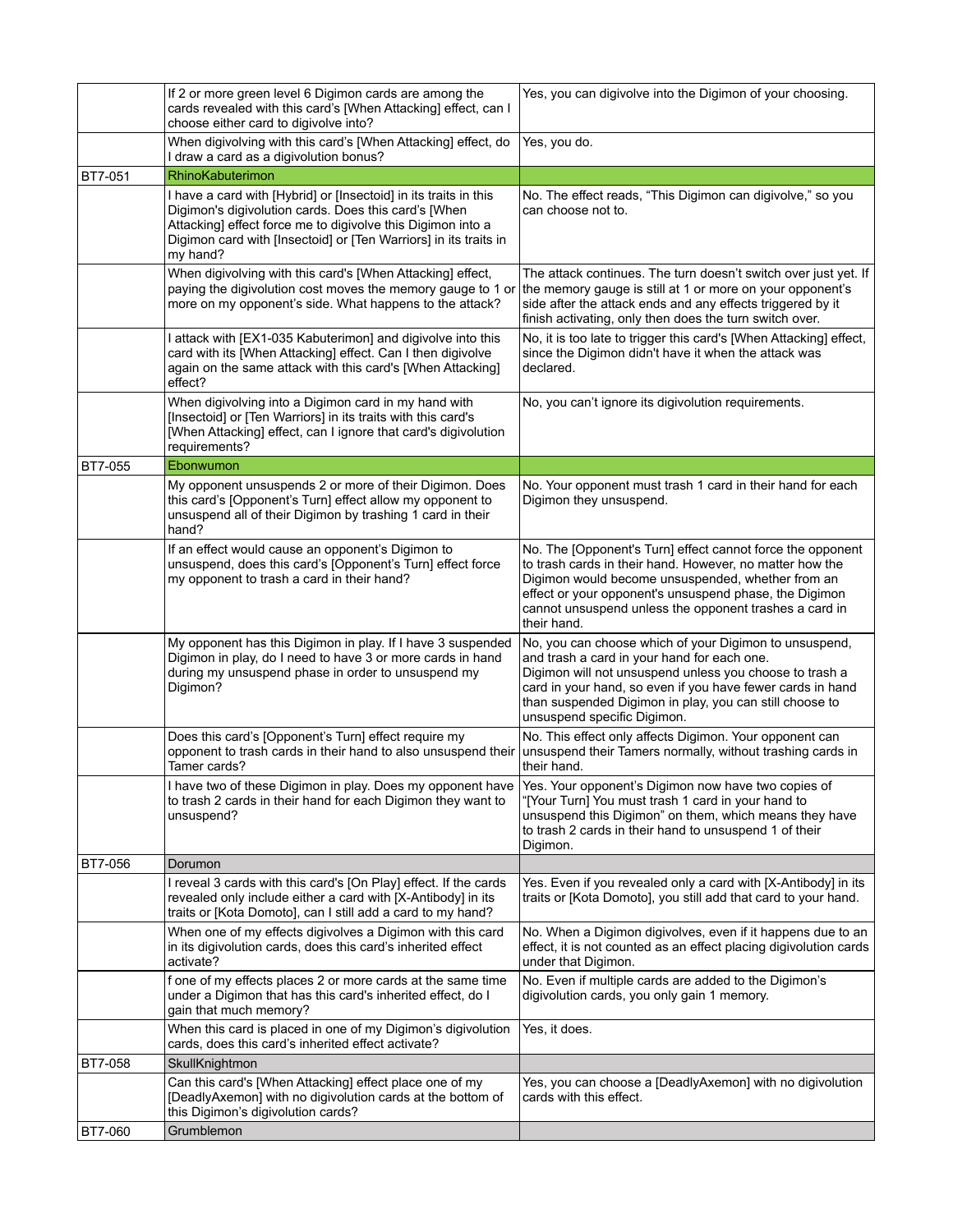|                | When this Digimon digivolves onto a Tamer card, does the<br>Tamer card's [Security] effect become an inherited effect?                                                                                      | No, it doesn't.                                                                                                                                                                                                         |
|----------------|-------------------------------------------------------------------------------------------------------------------------------------------------------------------------------------------------------------|-------------------------------------------------------------------------------------------------------------------------------------------------------------------------------------------------------------------------|
|                | Instead of a Tamer card, can I digivolve this card onto a level<br>3 Digimon that meets the digivolution requirements?                                                                                      | Yes, you can.                                                                                                                                                                                                           |
|                | After a Tamer card ends up in this Digimon's digivolution<br>cards, is that card affected by effects that trash digivolution<br>cards?                                                                      | Yes, it is.<br>However, if the effect specifies Digimon cards, Digi-Egg<br>cards, or any other type of card that isn't a Tamer card, it<br>can't be targeted by that effect.                                            |
|                | If I digivolve this card on top of a Tamer card, do I still get<br>the digivolution bonus?                                                                                                                  | Yes, you do. Even if you digivolve using a Tamer card, make<br>sure to draw 1 card as the digivolution bonus.                                                                                                           |
|                | Can I attack the turn I digivolve this card on top of a Tamer<br>card?                                                                                                                                      | Yes. Digivolution doesn't count as "playing" a card, so you<br>can attack that turn.                                                                                                                                    |
|                | I play a Tamer card, then digivolve it into this Digimon. Can I<br>then attack with that Digimon during that same turn?                                                                                     | No. Since it's the first turn the Tamer was played, the<br>limitation for attacking on the first turn a card is played still<br>applies.                                                                                |
|                | If I've digivolved this card on top of a Tamer card and the<br>Digimon is deleted, what happens to the Tamer card?                                                                                          | It's trashed.                                                                                                                                                                                                           |
| BT7-061        | Gigasmon                                                                                                                                                                                                    |                                                                                                                                                                                                                         |
|                | WWhen this Digimon digivolves onto a Tamer card, does the<br>Tamer card's [Security] effect become an inherited effect?                                                                                     | No, it doesn't.                                                                                                                                                                                                         |
|                | Instead of a Tamer card, can I digivolve this card onto a level<br>3 Digimon that meets the digivolution requirements?                                                                                      | Yes, you can.                                                                                                                                                                                                           |
|                | After a Tamer card ends up in this Digimon's digivolution<br>cards, is that card affected by effects that trash digivolution<br>cards?                                                                      | Yes. it is.<br>However, if the effect specifies Digimon cards, Digi-Egg<br>cards, or any other type of card that isn't a Tamer card, it<br>can't be targeted by that effect.                                            |
|                | If I digivolve this card on top of a Tamer card, do I still get<br>the digivolution bonus?                                                                                                                  | Yes, you do. Even if you digivolve using a Tamer card, make<br>sure to draw 1 card as the digivolution bonus.                                                                                                           |
|                | Can I attack the turn I digivolve this card on top of a Tamer<br>card?                                                                                                                                      | Yes. Digivolution doesn't count as "playing" a card, so you<br>can attack that turn.                                                                                                                                    |
|                | I play a Tamer card, then digivolve it into this Digimon. Can I<br>then attack with that Digimon during that same turn?                                                                                     | No. Since it's the first turn the Tamer was played, the<br>limitation for attacking on the first turn a card is played still<br>applies.                                                                                |
|                | If I've digivolved this card on top of a Tamer card and the<br>Digimon is deleted, what happens to the Tamer card?                                                                                          | It's trashed.                                                                                                                                                                                                           |
| BT7-063        | DarkKnightmon                                                                                                                                                                                               |                                                                                                                                                                                                                         |
|                | Can this card's [On Play] effect place cards in this Digimon's<br>digivolution cards if I don't have both a [SkullKnightmon] and<br>[DeadlyAxemon] in either my hand or trash?                              | Yes. You don't have to place both a [SkullKnightmon] and a<br>[DeadlyAxemon]. You can also place either of them on their<br>own from either your hand or trash in this Digimon's<br>digivolution cards.                 |
|                | Can this card's [On Play] effect place a [SkullKnightmon] in<br>my hand and a [DeadlyAxemon] in my trash in this Digimon's  [DeadlyAxemon] from both your hand and trash to place in<br>digivolution cards? | Yes. You can mix and match [SkullKnightmon] and<br>this Digimon's digivolution cards.                                                                                                                                   |
|                | If I have both [SkullKnightmon] and [DeadlyAxemon] in this<br>Digimon's digivolution cards, does this card's [All Turns]<br>effect require me to play both?                                                 | No. The effect reads, "you may," so you can choose whether<br>to play them. Choosing to play one or the other is up to you.                                                                                             |
|                | When does the [All Turns] effect of this Digimon trigger?                                                                                                                                                   | The [All Turns] effect triggers and activates immediately prior<br>to the Digimon being deleted. In this way, the [All Turns]<br>effect has the same timing as effects that say "when this<br>Digimon would be deleted" |
| <b>BT7-070</b> | Wendigomon                                                                                                                                                                                                  |                                                                                                                                                                                                                         |
|                | Can I choose not to activate this card's [When Digivolving]<br>effect when digivolving?                                                                                                                     | Yes. The effect reads, "You may," so you can choose not to<br>activate it. However, after revealing a card from your deck,<br>you must perform the rest of the effect to the best of your<br>ability.                   |
|                | If Tamer cards are among the 5 cards revealed by this card's<br>[When Digivolving] effect, am I required to trash them?                                                                                     | Yes. Once you choose to reveal cards, you must trash all<br>Tamer cards you reveal.                                                                                                                                     |
| BT7-071        | Loweemon                                                                                                                                                                                                    |                                                                                                                                                                                                                         |
|                | When this Digimon digivolves onto a Tamer card, does the<br>Tamer card's [Security] effect become an inherited effect?                                                                                      | No, it doesn't.                                                                                                                                                                                                         |
|                | Instead of a Tamer card, can I digivolve this card onto a level<br>3 Digimon that meets the digivolution requirements?                                                                                      | Yes, you can.                                                                                                                                                                                                           |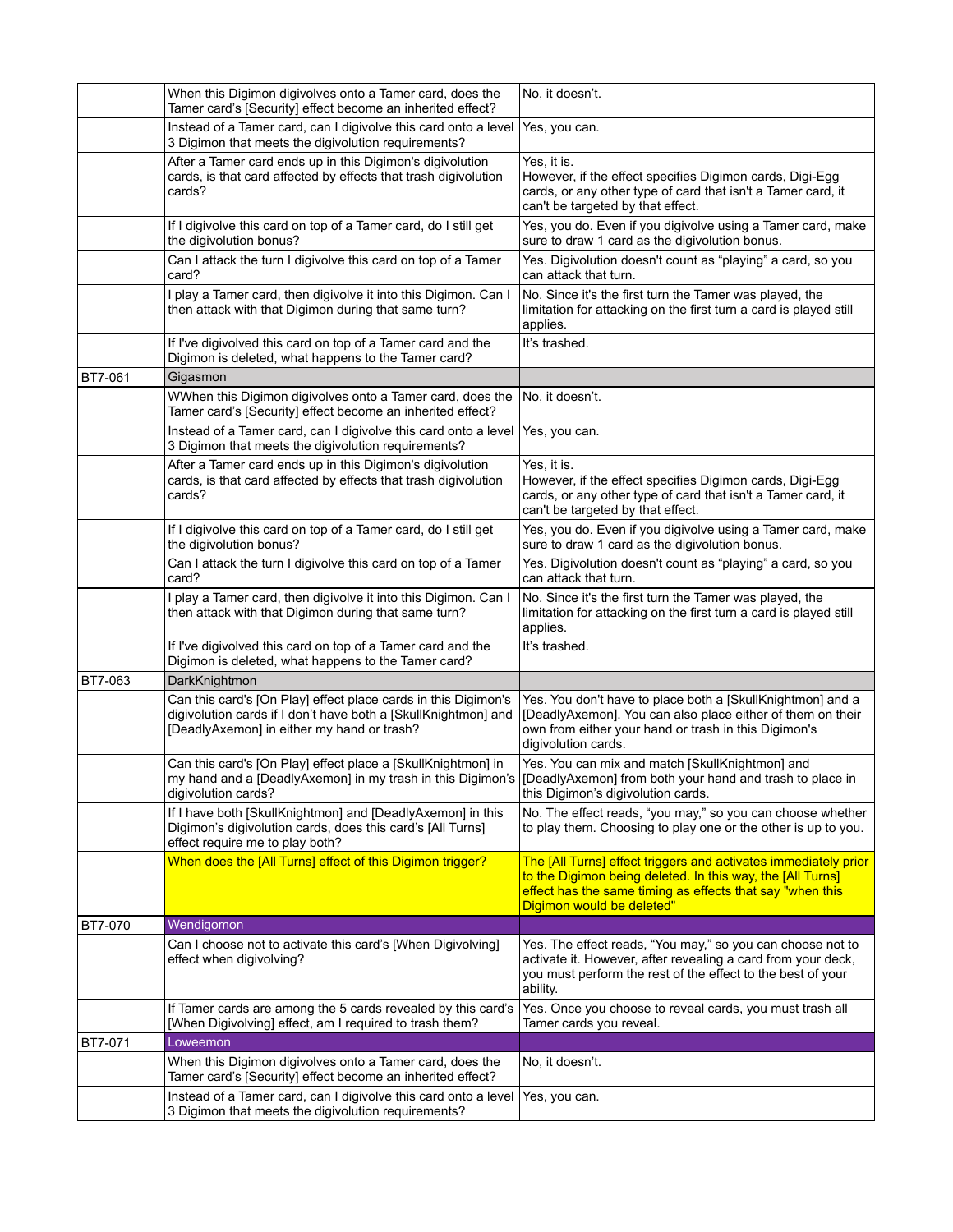|                | After a Tamer card ends up in this Digimon's digivolution<br>cards, is that card affected by effects that trash digivolution<br>cards?                                                                                                            | Yes, it is.<br>However, if the effect specifies Digimon cards, Digi-Egg<br>cards, or any other type of card that isn't a Tamer card, it<br>can't be targeted by that effect. |
|----------------|---------------------------------------------------------------------------------------------------------------------------------------------------------------------------------------------------------------------------------------------------|------------------------------------------------------------------------------------------------------------------------------------------------------------------------------|
|                | If I digivolve this card on top of a Tamer card, do I still get<br>the digivolution bonus?                                                                                                                                                        | Yes, you do. Even if you digivolve using a Tamer card, make<br>sure to draw 1 card as the digivolution bonus.                                                                |
|                | Can I attack the turn I digivolve this card on top of a Tamer<br>card?                                                                                                                                                                            | Yes. Digivolution doesn't count as "playing" a card, so you<br>can attack that turn.                                                                                         |
|                | I play a Tamer card, then digivolve it into this Digimon. Can I<br>then attack with that Digimon during that same turn?                                                                                                                           | No. Since it's the first turn the Tamer was played, the<br>limitation for attacking on the first turn a card is played still<br>applies.                                     |
|                | If I've digivolved this card on top of a Tamer card and the<br>Digimon is deleted, what happens to the Tamer card?                                                                                                                                | It's trashed.                                                                                                                                                                |
| BT7-072        | Eyesmon                                                                                                                                                                                                                                           |                                                                                                                                                                              |
|                | I don't have [Eyesmon: Scatter Mode] in my trash. If I trash<br>both this card and [Eyesmon: Scatter Mode] in my hand with<br>an effect, can I play this card?                                                                                    | Yes, you can.                                                                                                                                                                |
| <b>BT7-073</b> | KaiserLeomon                                                                                                                                                                                                                                      |                                                                                                                                                                              |
|                | When this Digimon digivolves onto a Tamer card, does the<br>Tamer card's [Security] effect become an inherited effect?                                                                                                                            | No, it doesn't.                                                                                                                                                              |
|                | Instead of a Tamer card, can I digivolve this card onto a level<br>3 Digimon that meets the digivolution requirements?                                                                                                                            | Yes, you can.                                                                                                                                                                |
|                | After a Tamer card ends up in this Digimon's digivolution<br>cards, is that card affected by effects that trash digivolution<br>cards?                                                                                                            | Yes, it is.<br>However, if the effect specifies Digimon cards, Digi-Egg<br>cards, or any other type of card that isn't a Tamer card, it<br>can't be targeted by that effect. |
|                | If I digivolve this card on top of a Tamer card, do I still get<br>the digivolution bonus?                                                                                                                                                        | Yes, you do. Even if you digivolve using a Tamer card, make<br>sure to draw 1 card as the digivolution bonus.                                                                |
|                | Can I attack the turn I digivolve this card on top of a Tamer<br>card?                                                                                                                                                                            | Yes. Digivolution doesn't count as "playing" a card, so you<br>can attack that turn.                                                                                         |
|                | I play a Tamer card, then digivolve it into this Digimon. Can I<br>then attack with that Digimon during that same turn?                                                                                                                           | No. Since it's the first turn the Tamer was played, the<br>limitation for attacking on the first turn a card is played still<br>applies.                                     |
|                | If I've digivolved this card on top of a Tamer card and the<br>Digimon is deleted, what happens to the Tamer card?                                                                                                                                | It's trashed.                                                                                                                                                                |
| <b>BT7-075</b> | Rhihimon                                                                                                                                                                                                                                          |                                                                                                                                                                              |
|                | A purple Tamer card is in this Digimon's digivolution cards. If<br>this Digimon is deleted, can its [On Deletion] effect play that<br>purple Tamer card from my trash without paying its memory<br>cost?                                          | Yes, it can.                                                                                                                                                                 |
| <b>BT7-078</b> | AncientSphinxmon                                                                                                                                                                                                                                  |                                                                                                                                                                              |
|                | Can I delete this card itself with its [When Digivolving] effect<br>to delete 1 of my opponent's level 6 or lower Digimon?                                                                                                                        | Yes, you can.                                                                                                                                                                |
| <b>BT7-079</b> | Cherubimon                                                                                                                                                                                                                                        |                                                                                                                                                                              |
|                | I do not play a purple Tamer card from my trash with this<br>card's [When Digivolving] effect. Does the "for each Tamer<br>you have in play, delete 1 of your opponent's level 4 or lower<br>Digimon" part of the effect activate?                | Yes. Even if you don't play a Tamer from your trash,<br>everything following "Then," still activates.                                                                        |
| <b>BT7-080</b> | Neemon                                                                                                                                                                                                                                            |                                                                                                                                                                              |
|                | A Tamer card is in a Digimon's digivolution cards. If that<br>Digimon is deleted, can this card's [All Turns] effect play the<br>Tamer card that used to be in that Digimon's digivolution<br>cards from my trash without paying its memory cost? | Yes, it can.                                                                                                                                                                 |
| <b>BT7-081</b> | Bokomon                                                                                                                                                                                                                                           |                                                                                                                                                                              |
|                | I reveal 5 cards with this card's [On Play] effect. If the cards<br>revealed only include either a card with [Hybrid] or [Ten<br>Warriors] in its traits or a Tamer card, can I still add a card to<br>my hand?                                   | Yes. Even if you revealed only a card with [Hybrid] or [Ten<br>Warriors] in its traits or a Tamer card, you still add that card<br>to your hand.                             |
| <b>BT7-082</b> | Sistermon Blanc (Awakened)                                                                                                                                                                                                                        |                                                                                                                                                                              |
|                | Can I place a [Sistermon Blanc (Awakened)] from my hand<br>or trash at the bottom of this Digimon's digivolution cards<br>with this card's [On Play] effect?                                                                                      | No, you can't. This effect can only place [Sistermon Blanc].                                                                                                                 |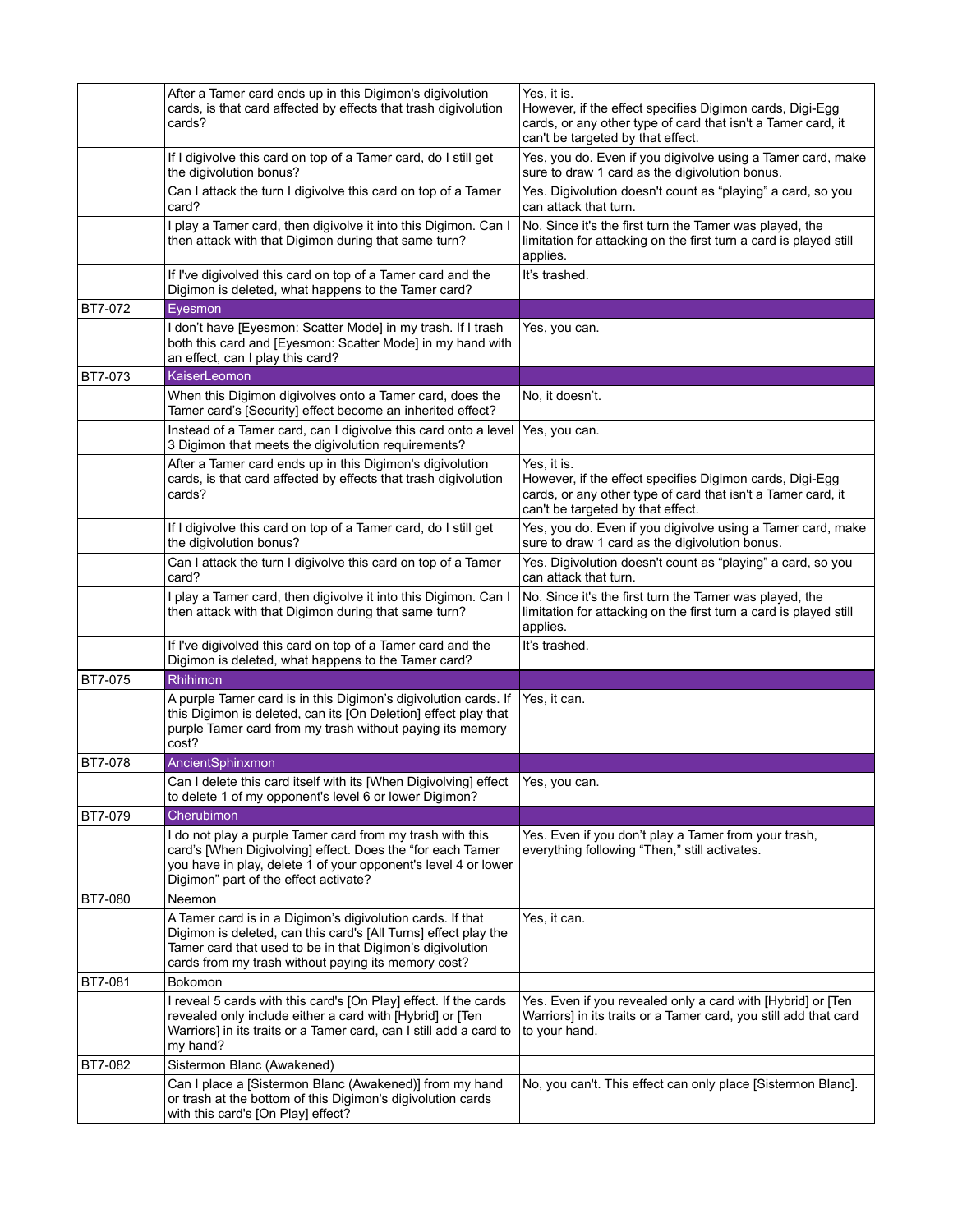|                | Can this card's [On Deletion] effect return [BaoHuckmon],<br>[SaviorHuckmon], or [Sistermon Ciel (Awakened)] from my<br>trash to my hand?                                             | Yes. Those cards have [Huckmon] and/or [Sistermon] in<br>their names, so you can add one of them to your hand.                                                                                                       |
|----------------|---------------------------------------------------------------------------------------------------------------------------------------------------------------------------------------|----------------------------------------------------------------------------------------------------------------------------------------------------------------------------------------------------------------------|
| <b>BT7-083</b> | Sistermon Ciel (Awakened)                                                                                                                                                             |                                                                                                                                                                                                                      |
|                | Can I place a [Sistermon Ciel (Awakened)] from my hand or<br>trash at the bottom of this Digimon's digivolution cards with<br>this card's [On Play] effect?                           | No, you can't. This effect can only place [Sistermon Ciel].                                                                                                                                                          |
|                | Can this card's [On Deletion] effect return [BaoHuckmon],<br>[SaviorHuckmon], or [Sistermon Blanc (Awakened)] from my<br>trash to my hand?                                            | Yes. Those cards have [Huckmon] and/or [Sistermon] in<br>their names, so you can add one of them to your hand.                                                                                                       |
| BT7-085        | Takuya Kanbara                                                                                                                                                                        |                                                                                                                                                                                                                      |
|                | How do I activate this card's inherited effect?                                                                                                                                       | Some Digimon cards can digivolve onto Tamers. Digivolve<br>such a Digimon onto this card, and it will become part of that<br>Digimon's digivolution cards, allowing you to activate this<br>card's inherited effect. |
|                | Can I activate this card's [Main] effect to place 5 cards with<br>[Hybrid] in their traits under this Tamer from my trash, and<br>then choose not to digivolve into [EmperorGreymon]? | Yes. The card text reads, "you may," so you can choose to<br>only place 5 cards with [Hybrid] in their traits under this<br>Tamer without digivolving.                                                               |
|                | If I only have 4 cards in my trash with [Hybrid] in their traits,<br>can I activate this card's [Main] effect to place 4 cards from<br>my trash under this Tamer without digivolving? | No, you can't.                                                                                                                                                                                                       |
|                | When I activate this Tamer's [Main] effect and do not<br>digivolve into [EmperorGreymon], can I instead digivolve into<br>some other level 6 Digimon, like [AncientGreymon]?          | No. With this Tamer's [Main] effect, you cannot digivolve into<br>any other Digimon than [EmperorGreymon].                                                                                                           |
| <b>BT7-086</b> | <b>Tommy Himi</b>                                                                                                                                                                     |                                                                                                                                                                                                                      |
|                | How do I activate this card's inherited effect?                                                                                                                                       | Some Digimon cards can digivolve onto Tamers. Digivolve<br>such a Digimon onto this card, and it will become part of that<br>Digimon's digivolution cards, allowing you to activate this<br>card's inherited effect. |
|                | When this card's [When Digivolving] effect prevents a<br>Digimon from attacking or blocking, if that Digimon gains a<br>digivolution card afterwards, can it attack or block?         | No. Once a Digimon is targeted by this card's inherited<br>effect, it becomes unable to attack or block until the end of<br>your opponent's turn, even if it gains a digivolution card.                              |
|                |                                                                                                                                                                                       |                                                                                                                                                                                                                      |
| <b>BT7-087</b> | Koji Minamoto                                                                                                                                                                         |                                                                                                                                                                                                                      |
|                | How do I activate this card's inherited effect?                                                                                                                                       | Some Digimon cards can digivolve onto Tamers. Digivolve<br>such a Digimon onto this card, and it will become part of that<br>Digimon's digivolution cards, allowing you to activate this<br>card's inherited effect. |
|                | Does this card's inherited effect activate when an opponent's<br>effect returns one of my Digimon to its owner's hand?                                                                | Yes, it does.                                                                                                                                                                                                        |
|                | Can I activate this card's [Main] effect to place 5 cards with<br>[Hybrid] in their traits under this Tamer from my hand, and<br>then choose not to digivolve into [MagnaGarurumon]?  | Yes. The card text reads, "you may," so you can choose to<br>only place 5 cards with [Hybrid] in their traits under this<br>Tamer without digivolving.                                                               |
|                | If I only have 4 cards in my hand with [Hybrid] in their traits,<br>can I activate this card's [Main] effect to place 4 cards from<br>my hand under this Tamer without digivolving?   | No, you can't.                                                                                                                                                                                                       |
|                | When I activate this Tamer's [Main] effect and do not<br>digivolve into [MagnaGarurumon], can I instead digivolve<br>into some other level 6 Digimon, like [AncientGarurumon]?        | No. With this Tamer's [Main] effect, you cannot digivolve into<br>any other Digimon than [MagnaGarurumon].                                                                                                           |
| <b>BT7-088</b> | Zoe Orimoto                                                                                                                                                                           |                                                                                                                                                                                                                      |
|                | How do I activate this card's inherited effect?                                                                                                                                       | Some Digimon cards can digivolve onto Tamers. Digivolve<br>such a Digimon onto this card, and it will become part of that<br>Digimon's digivolution cards, allowing you to activate this<br>card's inherited effect. |
| <b>BT7-089</b> | J.P. Shibayama                                                                                                                                                                        |                                                                                                                                                                                                                      |
|                | How do I activate this card's inherited effect?                                                                                                                                       | Some Digimon cards can digivolve onto Tamers. Digivolve<br>such a Digimon onto this card, and it will become part of that<br>Digimon's digivolution cards, allowing you to activate this<br>card's inherited effect. |
| BT7-091        | Koichi Kimura                                                                                                                                                                         |                                                                                                                                                                                                                      |
| <b>BT7-098</b> | How do I activate this card's inherited effect?<br><b>Ultra Turbulence</b>                                                                                                            | Some Digimon cards can digivolve onto Tamers. Digivolve<br>such a Digimon onto this card, and it will become part of that<br>Digimon's digivolution cards, allowing you to activate this<br>card's inherited effect. |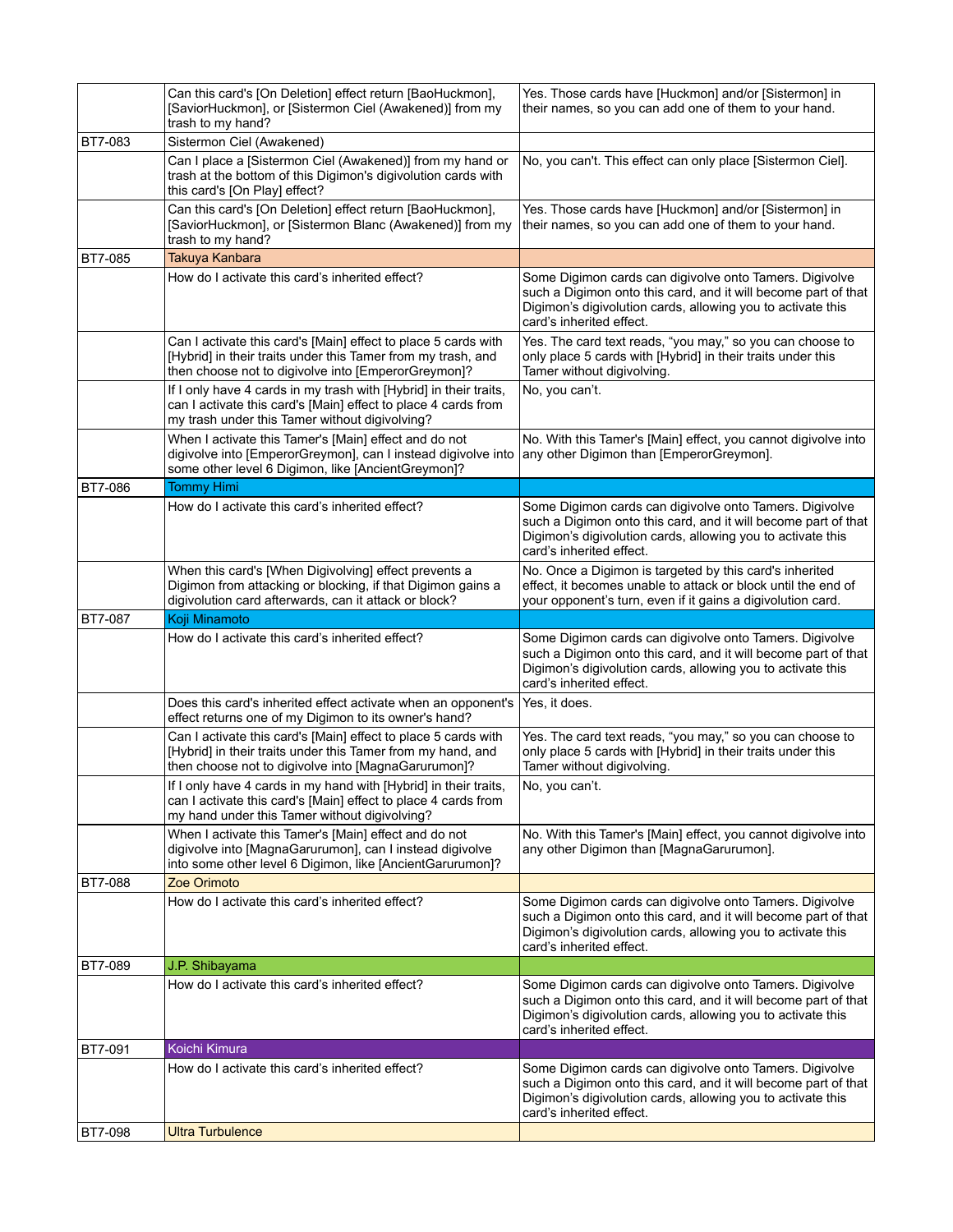|                | I use this card, then, during a security check, I flip one of my<br>opponent's Security Digimon, whose DP is reduced to 0 by<br>this card's [Main] effect. Is the opponent's Security Digimon<br>deleted without a battle taking place?                             | No. Even if a Security Digimon's DP is reduced to 0, they still<br>battle the Digimon performing the security check.                                                                                                                                                                                     |
|----------------|---------------------------------------------------------------------------------------------------------------------------------------------------------------------------------------------------------------------------------------------------------------------|----------------------------------------------------------------------------------------------------------------------------------------------------------------------------------------------------------------------------------------------------------------------------------------------------------|
| <b>BT7-100</b> | <b>Qualialise Blast</b>                                                                                                                                                                                                                                             |                                                                                                                                                                                                                                                                                                          |
|                | My security stack is empty. Can I use this card without<br>paying any memory?                                                                                                                                                                                       | Yes. When your security stack is empty, this card's memory<br>cost is 0.                                                                                                                                                                                                                                 |
|                | I use this card to have an opponent's Digimon get -3000 DP,<br>then play a [Rasenmon]. Can I have that [Rasenmon] gain<br><security +1="" attack="">?</security>                                                                                                    | No. You didn't have a [Rasenmon] in play when you used<br>this card, so it's too late to give it <security +1="" attack="">.</security>                                                                                                                                                                  |
| <b>BT7-101</b> | <b>Thunder Laser</b>                                                                                                                                                                                                                                                |                                                                                                                                                                                                                                                                                                          |
|                | Can I use this card when I don't have a Digimon with<br>[Hybrid] or [Ten Warriors] in play? If I can, what does the<br>effect do?                                                                                                                                   | You can use this card, but no effect will occur.<br>This will still trigger any effects that trigger when you use<br>Option cards, however.                                                                                                                                                              |
| BT7-105        | Pride Memory Boost!                                                                                                                                                                                                                                                 |                                                                                                                                                                                                                                                                                                          |
|                | I use this card's effect, but there are either no black Digimon<br>cards with play costs of 4 or less among the revealed cards,<br>or there is one, but I choose not to play it. Do I discard this<br>card instead of placing it in my battle area?                 | No. Whether or not you play a Digimon with this card's effect<br>is irrelevant. You still place it in your battle area.                                                                                                                                                                                  |
| BT7-106        | <b>Brave Metal</b>                                                                                                                                                                                                                                                  |                                                                                                                                                                                                                                                                                                          |
|                | I don't have a Digimon with 5 or more digivolution cards and<br>[X-Antibody] in its traits in play. Can I delete 1 of my<br>opponent's Digimon with a play cost of 6 or less and [X-<br>Antibody] in its traits with this card's effect?                            | Yes, you can.                                                                                                                                                                                                                                                                                            |
|                | I have a Digimon with 5 or more digivolution cards and [X-<br>Antibody] in its traits in play. Can I delete 1 of my opponent's<br>Digimon with a play cost of 6 or less and [X-Antibody] in its<br>traits with this card's effect?                                  | Yes, you can.                                                                                                                                                                                                                                                                                            |
| BT7-107        | <b>Calling From the Darkness</b>                                                                                                                                                                                                                                    |                                                                                                                                                                                                                                                                                                          |
|                | I use this card's effect to delete 1 of my purple Digimon. Can<br>I then return that Digimon card to my hand with this card's<br>effect?                                                                                                                            | Yes, you can.                                                                                                                                                                                                                                                                                            |
|                | I use this card's effect to delete 1 of my purple Digimon with<br>an [On Deletion] effect and return it to my hand. What<br>happens to the [On Deletion] effect?                                                                                                    | The [On Deletion] effect is triggered, but it cannot activate<br>because the Digimon card leaves the trash before that.                                                                                                                                                                                  |
| BT7-108        | <b>Schwarz Lehrsatz</b>                                                                                                                                                                                                                                             |                                                                                                                                                                                                                                                                                                          |
|                | Does "For each Digimon with [Hybrid] in its traits and each<br>Tamer you have in play, delete 1 of your opponent's level 5<br>or lower Digimon" mean that I can delete 1 of my opponent's<br>Digimon for each pair of [Hybrid] Digimon and Tamer I have<br>in play? | No. The number of Digimon you can delete is equal to the<br>total number of Digimon with [Hybrid] in their traits and<br>Tamers you have in play.<br>For example, if you have 2 Digimon with [Hybrid] in their<br>traits and 1 Tamer in play, you can choose a total of 3 of<br>your opponent's Digimon. |
| BT7-109        | Dead or Alive                                                                                                                                                                                                                                                       |                                                                                                                                                                                                                                                                                                          |
|                | I have 10 or more cards in my trash. Can I use this card's<br>effect to play 1 purple level 5 Digimon card?                                                                                                                                                         | Yes, you can.                                                                                                                                                                                                                                                                                            |
| BT7-110        | <b>Evolution Ancient</b>                                                                                                                                                                                                                                            |                                                                                                                                                                                                                                                                                                          |
|                | "If you have a Digimon with [Hybrid] in its traits in play, you<br>may use this Option card without meeting its color<br>requirements." How does this effect work, exactly?                                                                                         | If you have a Digimon with [Hybrid] in its traits in your battle<br>area, you can use this Option card even if you don't have a<br>white Digimon or Tamer in play.                                                                                                                                       |
| <b>BT7-111</b> | <b>Lucemon Chaos Mode</b>                                                                                                                                                                                                                                           |                                                                                                                                                                                                                                                                                                          |
|                | This card has an effect that has both [On Play] and [When<br>Digivolving] timings. What does this mean, exactly?                                                                                                                                                    | It means the effect can be activated both [On Play] and<br>[When Digivolving].                                                                                                                                                                                                                           |
| BT7-112        | Susanoomon                                                                                                                                                                                                                                                          |                                                                                                                                                                                                                                                                                                          |
|                | What color cards does this card's digivolution requirement<br>icon refer to?                                                                                                                                                                                        | This card's digivolution requirement icon refers to all colors.<br>Currently, this Digimon can digivolve onto a level 6 Digimon<br>that's red, blue, yellow, green, black, purple, or white.                                                                                                             |
|                | This card's effect reads, "10 Tamer cards and/or cards with<br>[Hybrid] in their traits from your hand and/or trash," but does<br>this mean I can only activate the effect by returning 10 cards<br>in my hand or 10 cards in my trash?                             | No, you can mix and match cards from your hand and trash.<br>As long as you return a total of 10 cards to the bottom of<br>your deck, you can activate the effect.                                                                                                                                       |
|                | When this card adds a Tamer card to its digivolution cards,<br>does the Tamer card's [Security] effect become an inherited<br>effect?                                                                                                                               | No, it doesn't.                                                                                                                                                                                                                                                                                          |